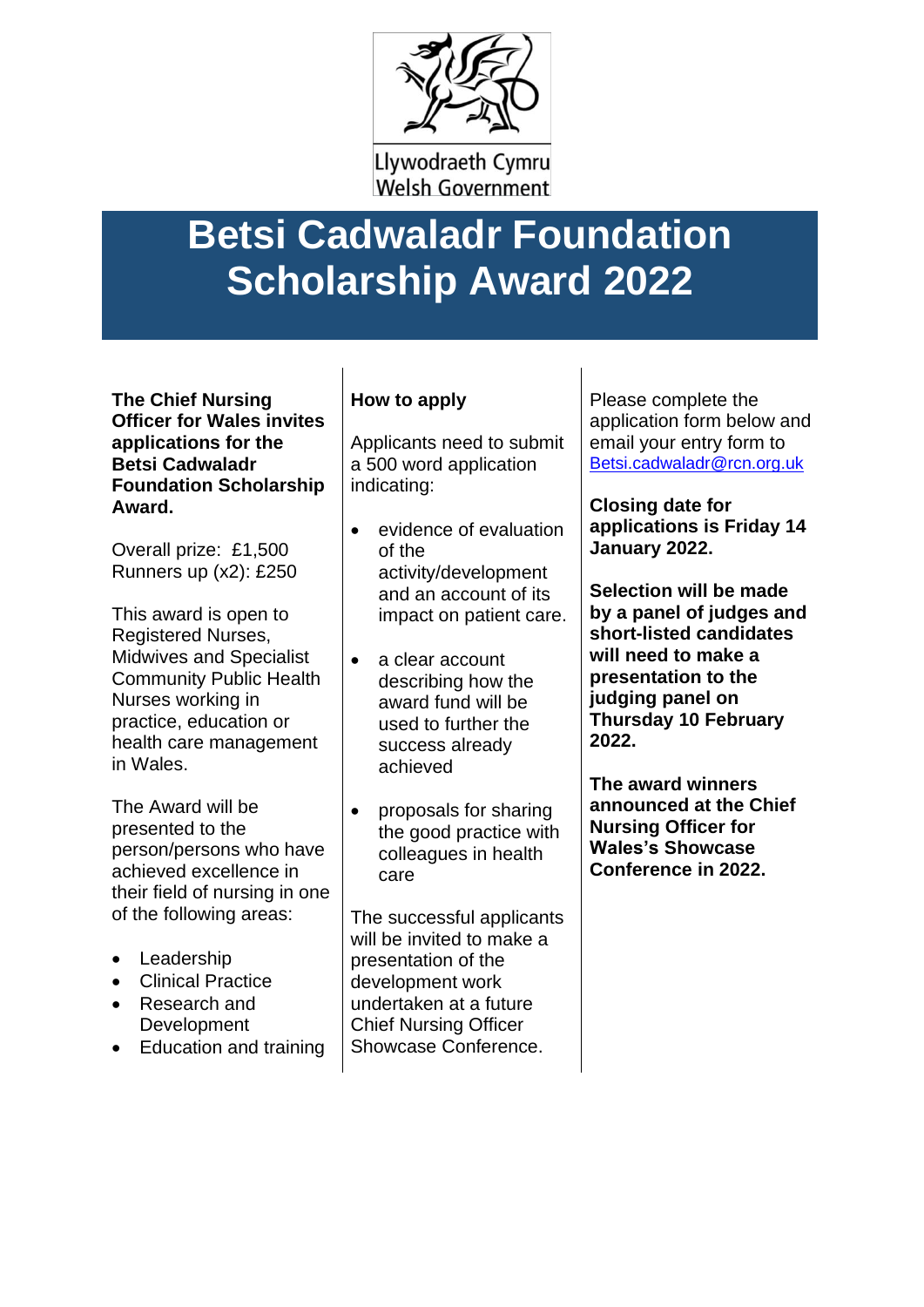## **APPLICANT'S DETAILS**

| Name:<br><u> 1989 - Johann John Stone, meil er fan de ferske fan de ferske fan de ferske fan de ferske fan de ferske fan d</u> |                                                                                                                       |  |
|--------------------------------------------------------------------------------------------------------------------------------|-----------------------------------------------------------------------------------------------------------------------|--|
|                                                                                                                                |                                                                                                                       |  |
| Address (Home)                                                                                                                 | <u> 1989 - Johann John Stone, markin sanadi a shekara 1989 - An tsara 1989 - An tsara 1989 - An tsara 1989 - An t</u> |  |
|                                                                                                                                |                                                                                                                       |  |
|                                                                                                                                |                                                                                                                       |  |
|                                                                                                                                |                                                                                                                       |  |
|                                                                                                                                | Postcode                                                                                                              |  |
|                                                                                                                                | (Home) <b>Home</b>                                                                                                    |  |
| <b>Email</b>                                                                                                                   |                                                                                                                       |  |
|                                                                                                                                |                                                                                                                       |  |
| <b>Qualifications</b>                                                                                                          |                                                                                                                       |  |
|                                                                                                                                |                                                                                                                       |  |
| <u>Job Title_________________________________</u>                                                                              |                                                                                                                       |  |
| Place of work                                                                                                                  |                                                                                                                       |  |
|                                                                                                                                |                                                                                                                       |  |
| <b>NMC PIN</b>                                                                                                                 |                                                                                                                       |  |
|                                                                                                                                |                                                                                                                       |  |
| Signature                                                                                                                      | Date                                                                                                                  |  |

- Please attach a 500 word summary highlighting
- evidence of evaluation of the activity/development and an account of its impact on patient care.
- a clear account describing how the award fund will be used to further the success already achieved
- proposals for sharing the good practice with colleagues in health care